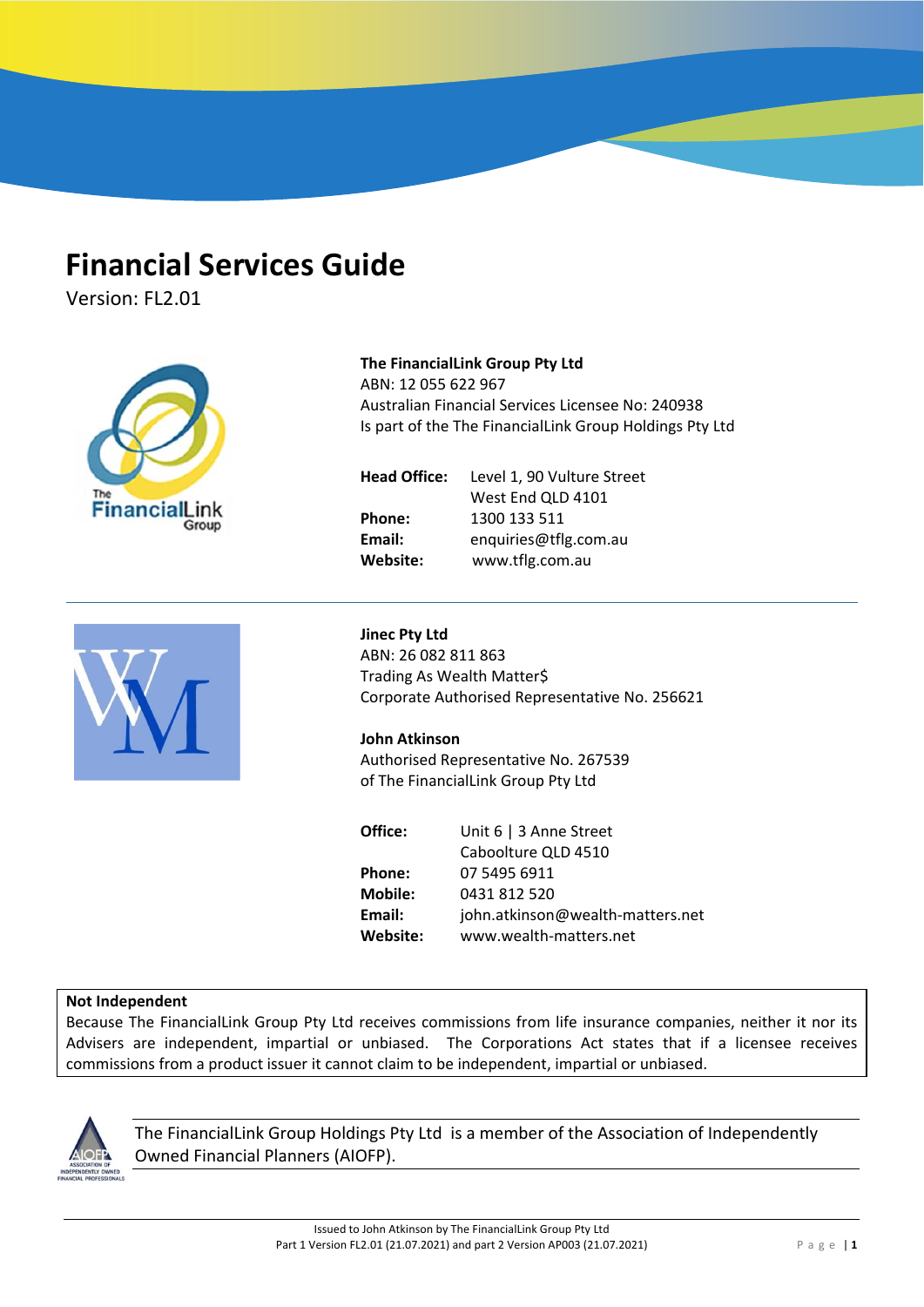# **PART 1 – FINANCIAL SERVICES GUIDE**

This Financial Services Guide (FSG) is issued by **The FinancialLink Group Pty Ltd** ABN 12 055 622 967 AFSL 240938, referred to as TFLG, "we", "us", and "our". There are two parts to this FSG. Please make sure that you read both parts before making any decision based on our advice. This document is Part one and Part two is the Adviser's Profile, which includes information about your financial adviser ("adviser"), who is one of our Authorised Representatives. Any reference to an adviser will include the details of the adviser's company if they are part of a corporate entity. If the adviser's profile is not attached please ask the adviser for this profile or contact **TFLG** Head Office whose contact details are in the next section. Your adviser is authorised by us to distribute this FSG.

# **WHAT IS A FINANCIAL SERVICES GUIDE (FSG)**

The Financial Services Guide (FSG) is an important document that is designed to help you decide whether to use the financial services offered. The main purpose of the Financial Services Guide (FSG) is to give you an overview of the financial services that are being offered and it provides you with the following information:

- **About us:**
- What kinds of financial services we are authorised to provide to you;
- The process we follow to provide financial services;
- How we, our Authorised Representatives (and any other relevant persons) are remunerated;
- Are there any of our associations or relationships that might influence the financial services we offer?
- How we collect, use and disclose the information you provide to us
- Our complaints handling procedures and external dispute resolution procedures including how you can access them.

The terms Representative, Authorised Representative, Corporate Authorised Representative, and Advice Provider means that a person, or entity, is authorised to represent a business that holds an Australian Financial Services (AFS) licence. **TFLG** is the holder of an AFS Licence and is therefore responsible for the financial services provided, including the distribution of this Financial Services Guide (FSG).

As there are many different titles in the marketplace describing such authorised representatives and advice providers throughout this document we are describing them as Adviser(s) or Your Adviser(s).

#### **ABOUT US**

TFLG is part of The FinancialLink Group Holdings Pty Ltd. The FinancialLink Group Holdings Pty Ltd is the Australian financial services arm of Genesis Financial Inc.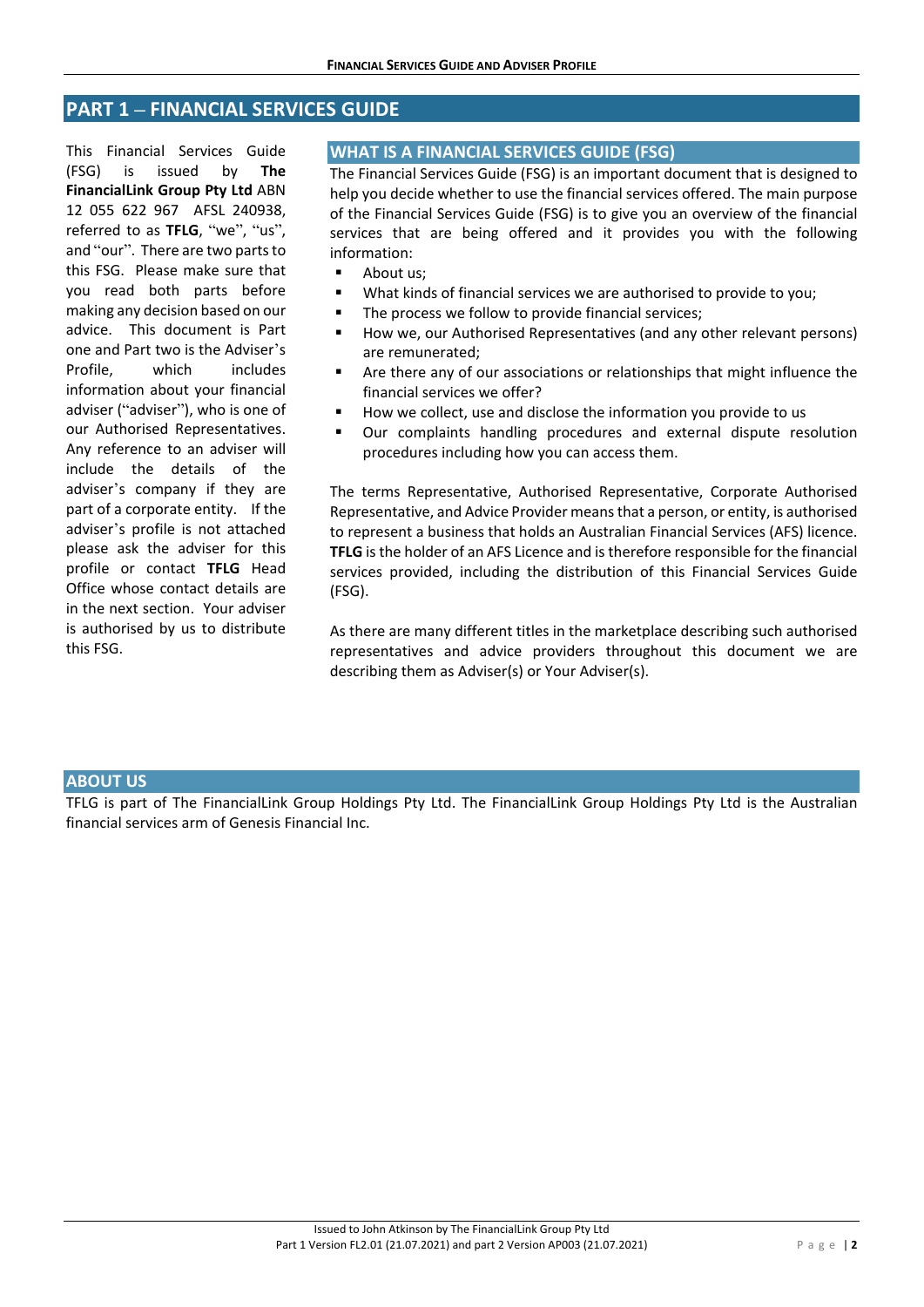# **WHAT KINDS OF FINANCIAL SERVICES WE ARE AUTHORISED TO PROVIDE TO YOU AND WHAT KINDS OF FINANCIAL PRODUCTS DO THESE SERVICES RELATE TO ?**

TFLG is authorised to provide product advice on and to deal in the following strategies and classes of products:

# **Strategies**

Financial planning strategies including:

- Tax planning (in consultation with your tax adviser)
- Estate planning
- Business succession planning including life risk insurance
- Life Insurance and risk management
- Pre and post retirement planning
- Retirement income
- Social security advice
- Investments
- Self‐managed superannuation funds (SMSF)
- Wealth accumulation
- Wealth creation
- Gearing
- Standard Margin lending
- Superannuation and rollover advice
- Asset allocation and management advice
- Ongoing advice and review services
- **Product Classes**
- Deposit and payment products limited to; basic deposit products and deposit products other than basic deposit products.
- Debentures, stocks or bonds issued or proposed to be issued by a government.
- Life Products including: Investment Life Insurance Products, and Life Risk Insurance Products.
- Interests in managed investment schemes including: Investor directed portfolio services.
- Retirement savings accounts ("RSA") products (within the meaning of the Retirement Savings Account Act 1997).
- Securities.
- Standard Margin Lending Facility.
- Superannuation.

# **Your Adviser may only be authorised to provide advice in some of the above areas. Please refer to the Adviser Profile (Part 2 of this FSG) which sets out those areas your Adviser is authorised to provide you with advice and recommendations.**

Please note that only products approved by **TFLG** may be recommended by the adviser.

If you hold a specific product which is under a class of product covered by the TFLG licensee, your adviser may review and advise you on this product even though it is not on our Approved Product List (APL). However, your Adviser will not be able to deal in, write or arrange further business on this product if it is not on our:

- **APL:**
- is a product on which they are not authorised to provide personal advice. The Adviser Profile (Part two of this FSG) outlines the classes of financial products on which they can provide advice.

Your adviser may also conduct separate business activities such as accounting, mortgage advice and other services not provided under our licence. We are only responsible for the financial products and services described in this FSG and on our APL. From 1 July 2014, new regulation requires your financial adviser to declare whether they are a registered (tax) adviser and the tax (financial) advice service they are authorised to provide.

# **THE PROCESS WE FOLLOW TO PROVIDE FINANCIAL SERVICES**

Your adviser acts as our Authorised Representative when providing personal advice to you and therefore we are responsible for any advice given. Your adviser is under an obligation to act in your best interests in relation to any personal advice provided to you (known as the 'best interest duty').

Your adviser is authorised by us to give you personal advice, but in order for them to do so, you need to provide them with information about your needs, goals and objectives. If you choose not to provide your adviser with this information, any advice they provide may not be appropriate to your needs.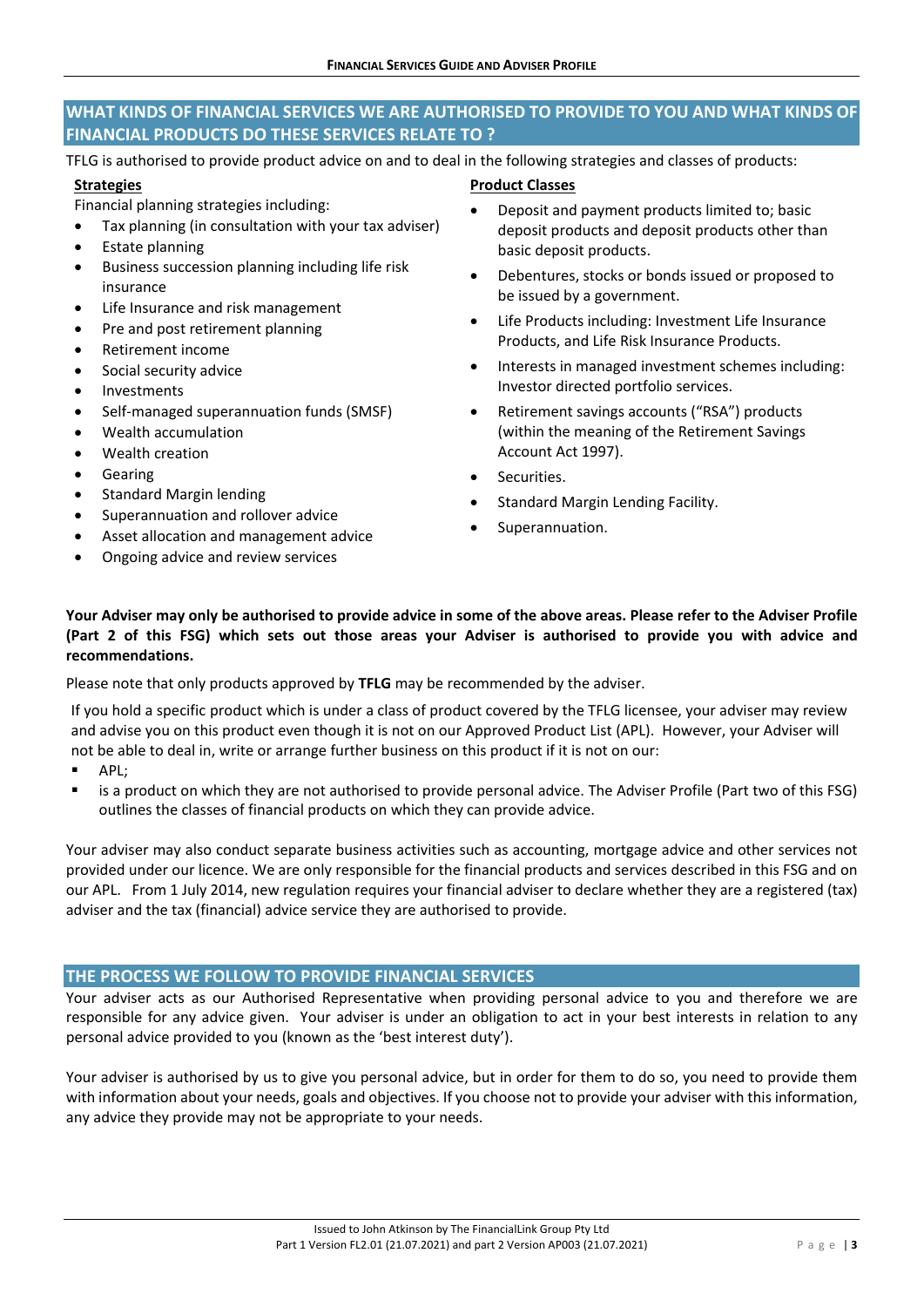# **PROVIDING YOUR ADVISER WITH INSTRUCTIONS ON HOW TO BUY OR SELL FINANCIAL PRODUCTS.**

You may specify how you would like to give your adviser instructions, for example, in writing, fax or other written means. However, in all instances your adviser will require your instructions to be in writing. For your own protection, you should not:

- sign any blank forms or documents
- appoint any financial adviser to act as your attorney or authorised signatory
- nominate any financial adviser to receive your statements without you also receiving a copy, or
- give your adviser unclear or misleading instructions or false information.

Other documents that you may receive in addition to the FSG and Adviser Profile, your financial adviser may provide you with the following documents:

- A Statement of Advice (SoA) or Record of Advice (RoA).
	- Before your adviser provides you with any personal financial product or financial service advice (personal advice), they will collect information about you, your objectives, financial situation and needs. The SoA will set out the advice and the basis upon which it is given. You may then decide whether or not to act on it. It will also set out information about our remuneration and your adviser's remuneration and disclose any associations or relationships which might reasonably be expected to influence them when providing the advice. Any subsequent personal advice that is provided to you may, if it is in relation to advice which has already been provided to you previously in a SoA, will be documented in either a futher SoA or a RoA, provided there has not been a significant change in your personal circumstances or the basis upon which the initial advice was provided. Copies of all advice documents will be retained on your client file and you may request a copy by contacting your adviser.
- A Product Disclosure Statement (PDS). If a particular financial product (other than securities) is recommended by your adviser you must also be provided with a PDS issued by the product issuer. The PDS contains information about the benefits, risks and other features of the product, which will enable you to make an informed decision about whether to purchase the product.

# **HOW WE, OUR ADVISERS (AND OTHER RELEVANT PERSONS) ARE REMUNERATED**

Both we, and your adviser receive remuneration from:

- service and advice fees paid by you;
- Remuneration and other payments paid by product providers;
- Commission / Brokerage
- other benefits.

All Fees and Remunerations must be paid to us, the Financial Services Licensee. We will then forward on to your adviser their share of the fee or remuneration.

No Fee or Remuneration is allowed to be paid to your Adviser directly or by way of direct debt to your adviser's account.

# **Service and advice fees paid by you**

Your adviser will discuss and explain our fee structure with you before we provide you with any financial advisory services. The types of fees you can be charged are listed below. Also, you may be charged a combination, or part of, any of these fees:

- Fee for advice your adviser may charge fees for the preparation and implementation of the advice. These fees will be based on your individual circumstances, the complexity of your situation and the time it takes to prepare personal financial advice for you.
- Ongoing advice fee your adviser may charge a fee to provide ongoing portfolio reviews and/or for the provision of ongoing services. This fee will be either a set amount, or based on the amount of funds under our advice, and/or the time involved in reviewing your portfolio, e.g. an hourly rate. Your adviser will discuss these fees with you prior to giving you the advice.
- **General Advice / Execution Only instructions**

Where "General Advice" or an "Execution Only" instruction is provided, you may request particulars of remuneration payable to us and to your adviser, directly from your adviser. Please refer to the Adviser Profile attached for information about any portion of these fees that we may retain and please ask your adviser, or us, if you require further information about any of the fees and charges that you pay.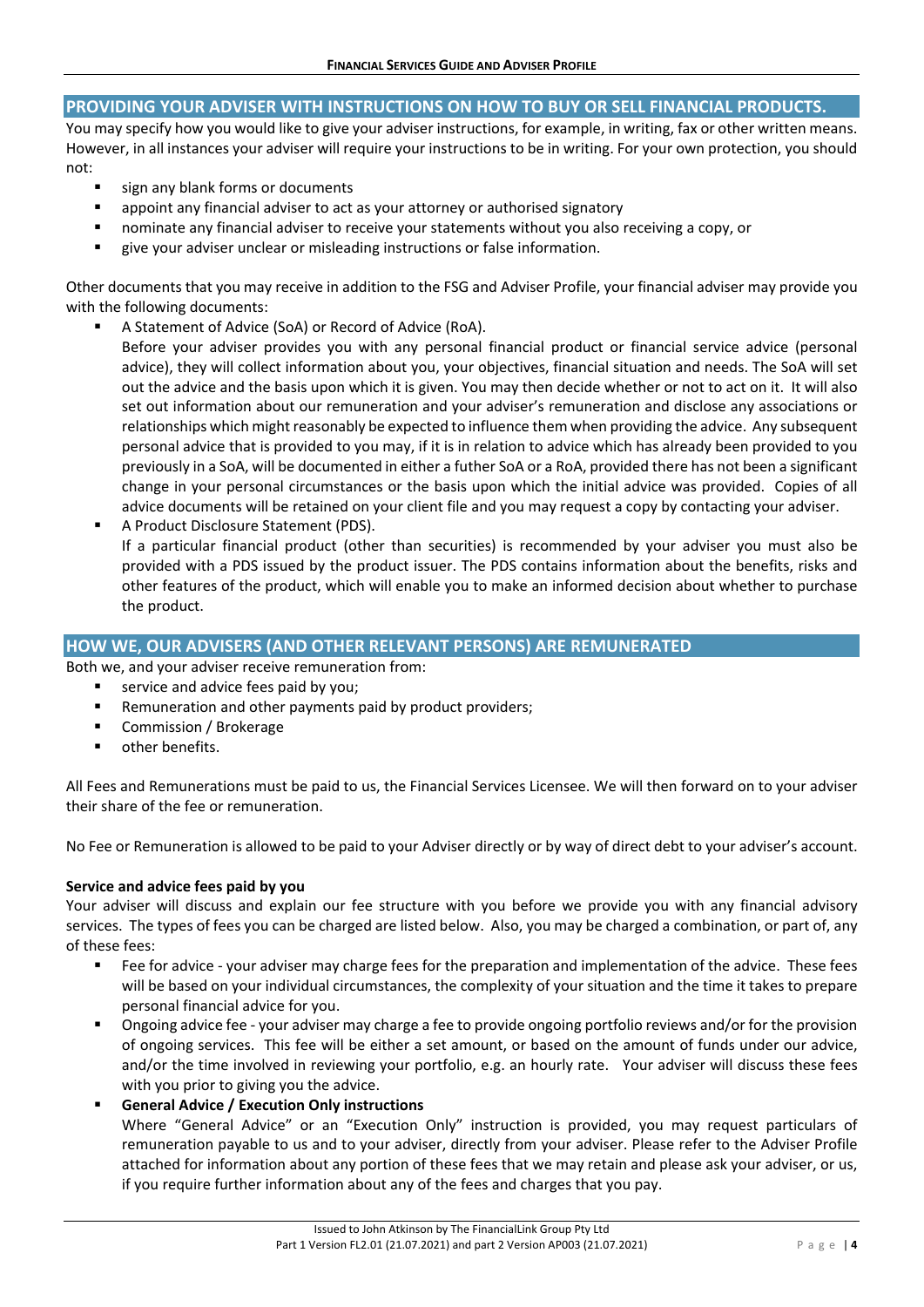#### **Payment methods**

Our fees are either invoiced to you directly, or deducted from your investments, or a combination of these methods. Where it is debited from your investments, it is normally referred to as the Adviser Service Fee.

In most instances, you will be able to select the method of payment that suits you best. Your Adviser will discuss and agree the method of payment with you before providing you with any advisory services. The specific fees and services that you will pay for, will be set out in your SoA or other advice documents, in your annual fee disclosure statement and or ongoing client service agreement.

Your current options:

- You may choose to be charged a financial planning advice fee that is based on the time spent preparing your SoA (or other advice document) and is dependent on the complexity of the advice; or
- You may enter into an ongoing service agreement with your adviser that covers items such as ongoing advice and portfolio reviews. You and your adviser should discuss the services to be included and the fee that you will pay. The agreed upon advisory services will be set out in the ongoing service agreement provided by your adviser either before, or at the time, you are presented with your SoA.

#### **Risk insurance products**

We may receive initial remuneration from the life insurance company for risk insurance products that you purchase and we may also receive ongoing remuneration when you renew your policy. This remuneration is taken out of the premium that you pay and is not a separate charge to you. Applicable risk insurance remunerations are included in the Adviser Profile and will be detailed in your SOA. No remuneration is payable on group insurance policies held within your superannuation that commenced after 1 July 2013. For group insurance policies within superannuation that commenced prior to 1 July 2013, remunerations may be received. Remunerations may also be received in relation to retail insurance policies held within superannuation irrespective of the date of commencement.

#### **Other benefits**

#### **Corporate Partnership Program**

Product providers listed on the Approved Product List (APL) may be invited to participate in a Corporate Partnership program. The payments received through this program are utilised to provide training and educational opportunities for your adviser. Your adviser does not share directly in these payments, but may benefit indirectly through the provision of subsidised conference attendance and training costs. Your adviser may also receive a range of other benefits, up to \$299, in value from product providers such as marketing support or sponsorship, entertainment and conferences, which will be disclosed in your SoA.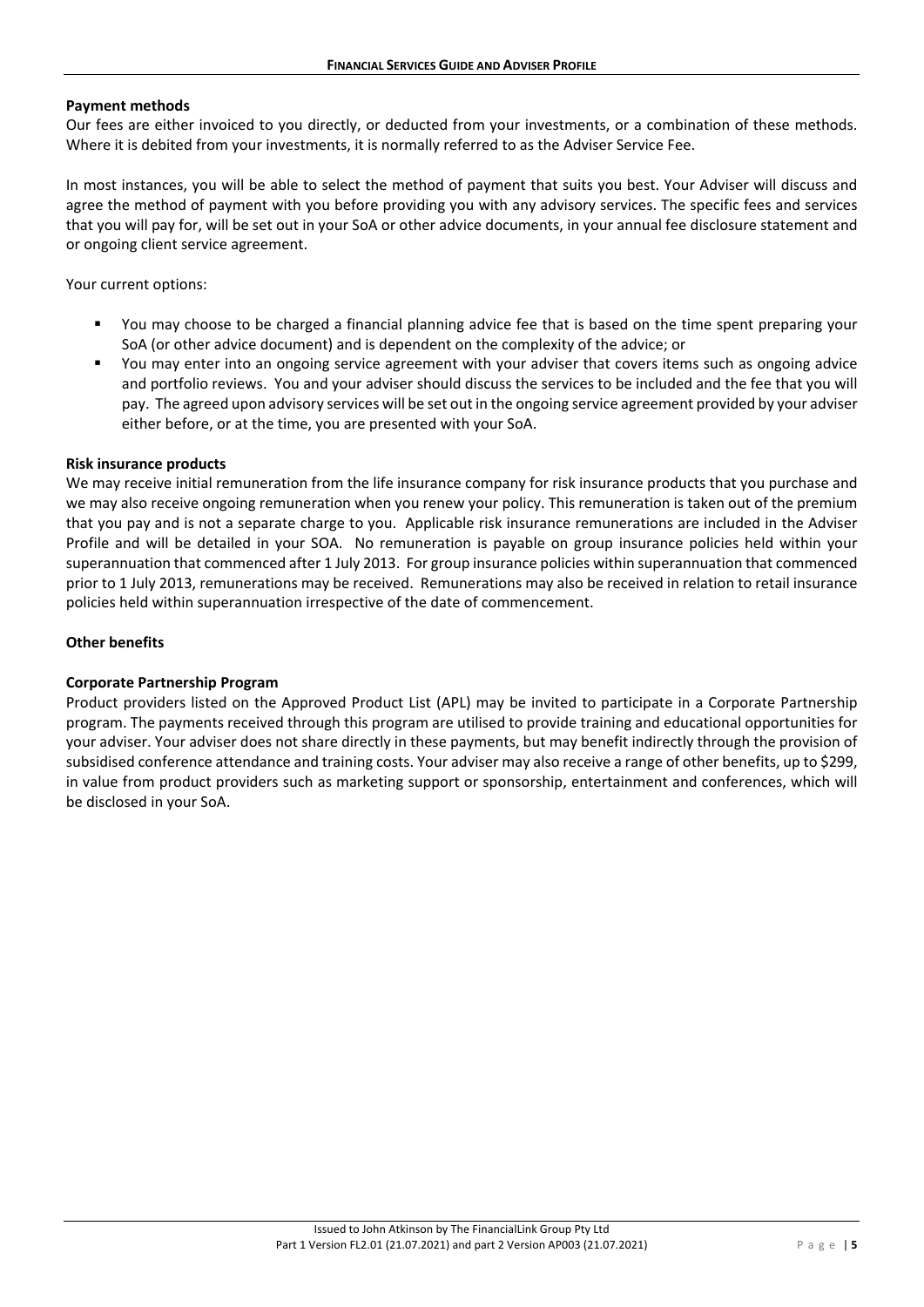#### **ASSOCIATIONS OR RELATIONSHIPS**

**Related entities** 



#### **The Financial Link Group (TFLG)**

ABN: 12 055 622 967 | AFSL: 240938 Level 1, 90 Vulture Street West End QLD 4101



# **Interactive Mortgage and Finance (IMF)**

ABN: 49 130 407 091 | ACL: 391922 Level 1, 90 Vulture Street West End QLD 4101

# **ASSOCIATIONS OR RELATIONSHIPS THAT MIGHT INFLUENCE THE SERVICES WE OFFER**



#### **CPG Research and Advisory Pty Ltd**

CPG is licensed by the Australian Securities and Investment Commission (ASIC) to provide investment advice to wholesale investors, AFSL 243361. The FinancialLink Group uses the services of CPG on our Investment Committee for asset consultancy purposes.

CPG Research & Advisory Pty Limited (CPG) is an asset consultant that works with the provision of research and advisory to AFSL licensees, financial advisers and wholesale investors to develop, implement and manage their investment portfolio/s.

CPG is a leading provider of investment consulting services. Offering comprehensive customised solutions to a broad range of institutional investors such as superannuation funds, insurers, local authorities, government agencies, universities, foundations, not-for-profit organisations and firms that service the wealth management sector. CPG is regarded as Australia's foremost researcher of enhanced cash investment.

CPG is Sydney based and services clients all over Australia, including regional areas. CPG has approximately 60 clients across Australia, and has in excess of \$7 billion in funds under advice with more than 50 institutional clients. CPG has 22 years of experience as an advisor and asset consultant. Clients have been as geographically diverse as Bahrain, Kwinana (WA), Kingsborough (TAS), Townsville (QLD) and Auckland (NZ).

CPG does not manage assets or manufacture products for sale to its clients anywhere in the world. As such we are one of the very few truly independent global providers of investment consulting services.

CPG does not issue, distribute or underwrite its own investment funds or securities, does not trade as principal and does not act as a market maker in securities. Recommended Products are drawn from the whole of the market, and CPG is not controlled or influenced by any product provider.

# **Conflict of interest**

A broad range of Conflicts of interests occur in the financial services industry which could have the potential to arise when providing financial services advice to both retail and wholesale clients, however these conflicts can be appropriately addressed by the imposition of proper controls and the appropriate disclosures so that the client can make an informed decision as to whether or not to proceed with the recommended financial advice.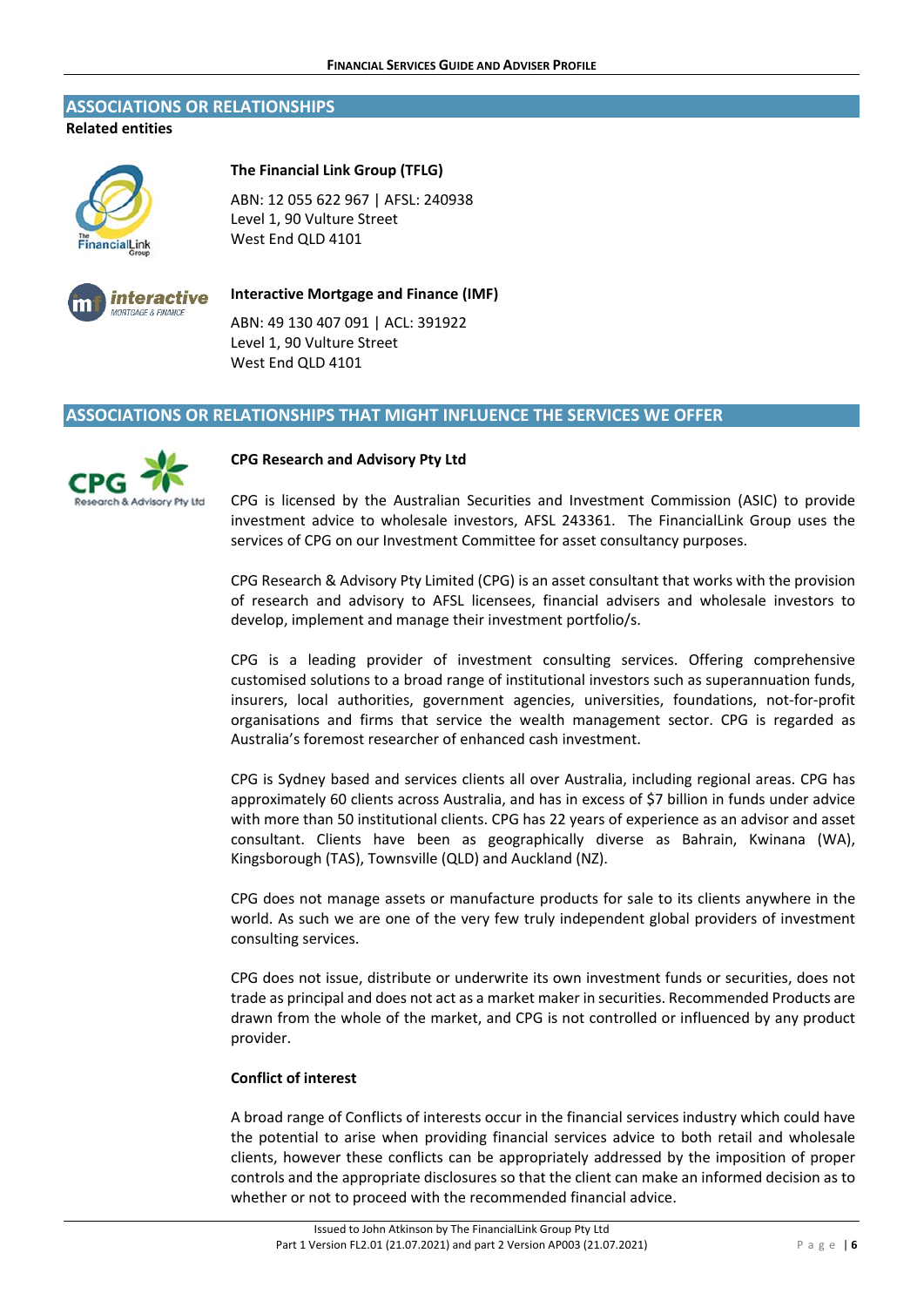However, the primary obligation of the adviser and the Licensee is to place the interest of the client ahead of their own interest on all occasions. In this way the client can be confident in the integrity of the financial advice they receive.

A full and frank disclosure of how the financial adviser is remunerated, the amount of the fees, the details of the services provided, the split of any fees or remuneration with any associations and the material benefits that may be derived from such associations are provided in any Statement of Advice or Record of Advice documents you will receive.

Where your adviser recommends a product or a service operated by a related company, or arranges for you to participate in an Initial Public Offer (IPO) underwritten by a related company, or an associated business relationship we and your adviser may receive a fee for that product or service.

#### **Other**

Within the group of companies there are common directorships. Directors receive an annual remuneration for the provision of their services to the relative company.

#### **Referral arrangements**

Your adviser may have referral arrangements or associations with other financial services providers, such as accountants. These are detailed in the Adviser Profile and may be referred to in any advice document provided to you.

# **HOW WE COLLECT, USE AND DISCLOSE INFORMATION**

Your adviser will retain the following personal information on your client file:

- 1. A record of what you tell your adviser about your objectives, financial situation and needs to enable your adviser to give you personal advice.
- 2. A copy of all personal advice provided to you. This includes the Statement of Advice or Record of Advice (SoA or RoA) provided to you when you initially received personal advice, as well as any subsequent advice. and
- 3. Other records relating to the provision of financial services and advice given to you. Ask your adviser if you would like to examine your client file. You can request a copy of any advice document either by phone or in writing. Please allow at least seven working days to process your request.

 If your adviser leaves our licence and starts providing financial services under another licensee, your information may be transferred to the new licensee. You will be advised of any such transfer prior to it taking place and you will be given the opportunity to remain with one of our **TFLG** advisers if you prefer to do so.

# **Your privacy**

We are committed to maintaining the privacy and security of your personal information. Your personal information will be collected for the primary purpose of providing you with the services described in this FSG. If you do not provide the personal information requested, we may be unable to provide you with the financial services you have requested.

We may also need to pass on some of your personal and financial information to third parties such as product providers, only to the extent that the information provided to these third parties is needed in order for a financial product or service to be provided to you.

#### **Anti‐Money Laundering and Counter Terrorism**

As a financial service provider, we have an obligation under the Anti‐Money Laundering and Counter Terrorism Finance Act 2006 (Cth) to verify your identity and the source of any funds. This means that we will ask you to present identification documents to meet the 100 points assessment such as your passport or driver's licence. We will also retain copies of this information. In connection with providing our services to you, we may disclose information about you to your Authorised Representatives and to other professionals, such as insurance providers, superannuation trustees, product issuers, auditors and our service providers.

We are unlikely to disclose your personal information to overseas recipients. However, any overseas disclosure does not affect our commitment to safeguarding your personal information and we will take reasonable steps to ensure any overseas recipient of your personal information complies with the Australian privacy law. Should your adviser utilise an overseas service provider, these arrangements will be detailed in their Adviser Profile.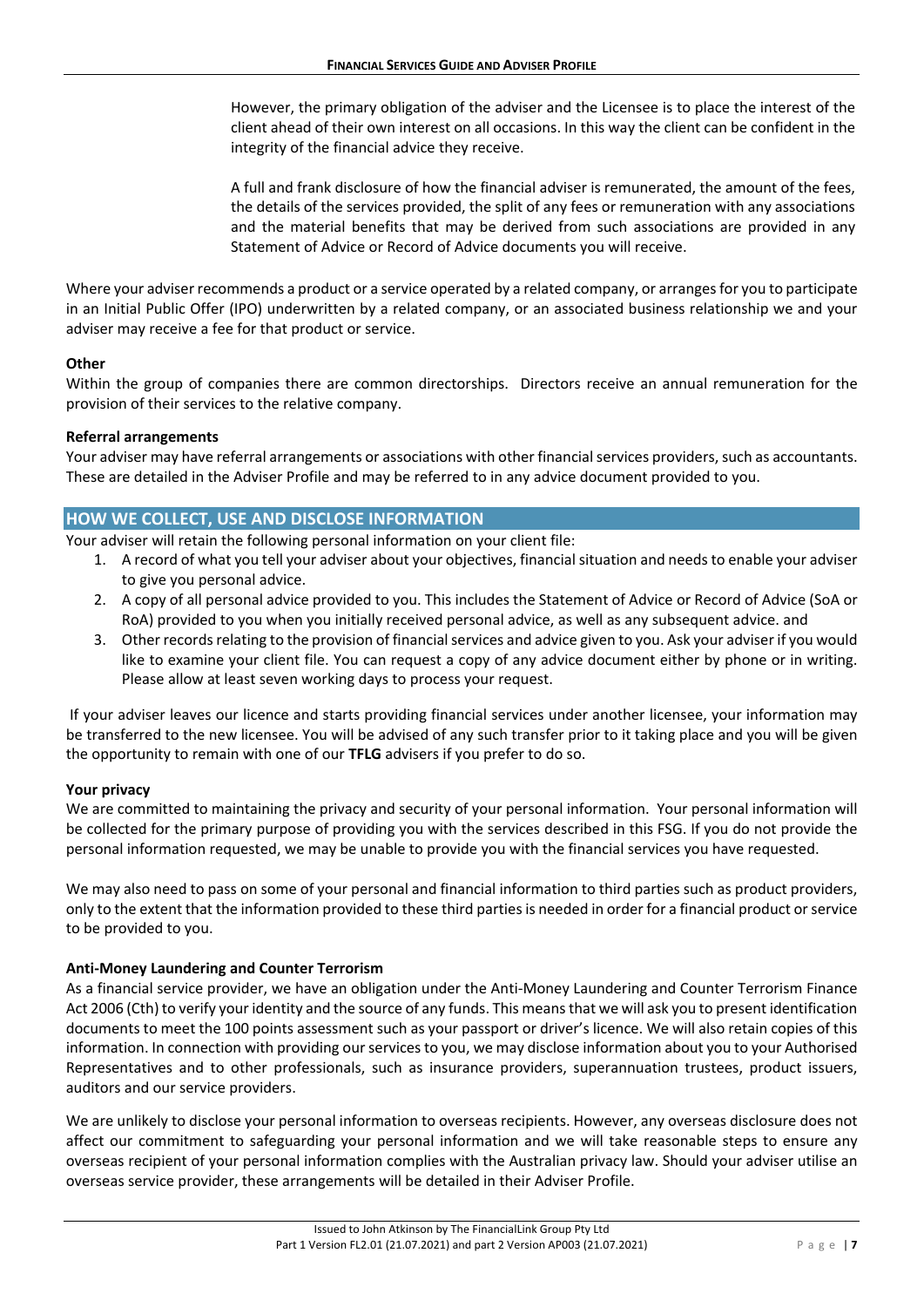#### **Your Privacy**

Your personal information will be handled in accordance with our Privacy Policy which outlines how we collect, use, store and disclose your personal information. For more information, including how to access or correct your personal information, or how to complain about a breach of the Australian Privacy Principles, please read our Privacy Policy which can be accessed on our website (www.tflg.com.au) or by contacting us on 1300 133 511 or by writing to:

 Privacy Officer **The FinancialLink Group Pty Ltd**  GPO Box 5283 West End QLD 4101

or by asking your adviser for a copy.

# **OUR COMPLAINTS HANDLING PROCESS**

If you have a complaint about the financial services provided to you, you should take the following action:

- 1. Speak to your financial adviser about your concerns, or
- 2. Call us on 1300 133 511

If after speaking to us or your financial adviser, and your complaint is not resolved within five business days, please write to:

Compliance and Professional Standards Manager **The FinancialLink Group Pty Ltd**  GPO Box 5283 West End QLD 4101 **Or Email** compliance@tflg.com.au

We will try and resolve your complaint quickly and fairly. If your complaint cannot be resolved by us to your satisfaction or within 45 days, you may refer your complaint, free of charge, to the Australian Financial Complaints Authority (AFCA) of which **The FinancialLink Group Pty Ltd** is a member.

AFCA can be contacted on:‐

1800 931 678 or via mail: Australian Financial Complaints Authority GPO Box 3, Melbourne VIC 3001. Email: info@afca.org.au Website: www.afca.org.au

Alternatively, other matters can be referred to the industry regulator, the Australian Securities and Investments Commission (ASIC) on 1300 300 630 or via the website www.asic.gov.au.

#### **Professional Indemnity (PI) Insurance Cover**

Our professional indemnity insurance covers us and our authorised representatives for the services provided under our Australian Financial Service Licence. This includes claims relating to the conduct of staff and representatives who no longer work for us, but did so at the time of relevant conduct. Our policy meets the requirements of the Corporations Act 2001 (Cth).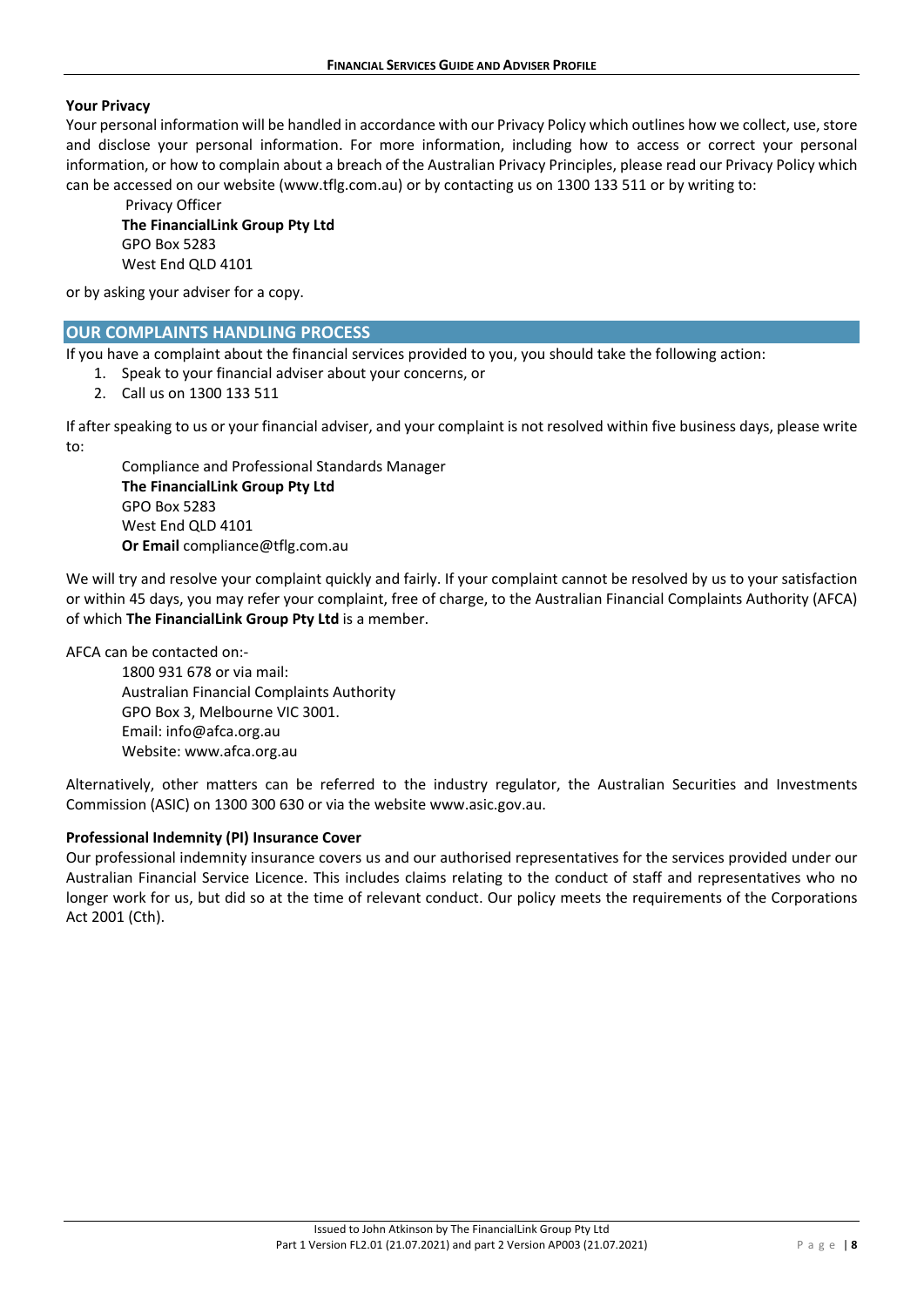# **PART 2 ‐ ADVISER PROFILE**

# **INTRODUCTION**

This Adviser Profile is Part 2 of our Financial Services Guide (FSG) and provides you with further information about your Authorised Representative of TFLG. The Adviser Profile must be read in conjunction with Part 1 of the FSG and if Part 1 is not attached please ask the adviser for this profile or contact TFLG's Head Office on 1300 133 511.

# **WHO IS MY ADVISER?**

Your adviser is John Atkinson (ASIC Authorised Representative No. 267539) of Jinec Pty Ltd Trading As Wealth Matter\$ whose Australian Securities and Investments Commission (ASIC) number is 256621. Jinec Pty Ltd is a Corporate Authorised Representative of The FinancialLink Group Pty Ltd.

John's contact details are:

| Office Address:  | Unit 6   3 Anne Street, Caboolture QLD 4510 |  |
|------------------|---------------------------------------------|--|
| Postal Address:  | PO Box 932, Caboolture QLD 4510             |  |
| Telephone:       | 07 5495 6911                                |  |
| Mobile:          | 0431 812 520                                |  |
| Email:           | john.atkinson@wealth-matters.net            |  |
| Company Website: | www.wealth-matters.net                      |  |

#### **Experience:**

Jinec Pty Ltd is a privately owned financial advisory firm providing financial planning solutions for our clients. We try to ensure that the advice we provide is in the best interest of our clients. We believe that financial independence is a function of planning, and not just a function of income.

Our Business Objective is to make a difference in our clients lives, to do something that makes them feel better as a result of the decisions made. Not all decisions are financial and many non financial decisions are just as important as, if not more important than, the financial decisions.

The first step towards achieving a better lifestyle outcome for you and your family is to take a no cost obligation free consultation with us.

John has been involved in the financial services industry since 1980 and is currently the Principal Adviser and owner of Wealth Matter\$. He is the Principal and Founder of Wealth Matter\$ and provides advice on strategic financial planning for retirees, pre‐retirees and small business owners.

You are in safe hands at John Atkinson and Jinec Pty Ltd with specialty advice services including:

- Current Cash Flow Analysis (Income and expenditure)
- Investments (Wealth creation ‐term deposits, portfolio construction and managed investments),
- Leverage (Investment gearing including debt analysis)
- Protection (Insurances â€" Personal & Business: Income protection, TPD, Life, Trauma, Business expenses, etc.)
- Retirement (What happens in retirement ‐ Maximising the Capital required, Pension funds, Transition to Retirement and the impact on retirement planning on Centrelink arrangements;)
- Superannuation (Consolidating superannuation, choosing the appropriate fund and more;)
- Taxation advice (Tax planning strategies;)
- Investment Property (Access to existing and new development property across the country;)
- SMSF (Establishment of the fund, Investment Strategy and the ongoing review of the fund`s investment arragements)

# **Qualifications:**

Advanced Diploma of Financial Planning (Dip FP) Certified Financial Planner (CFP) Registered Tax Financial Adviser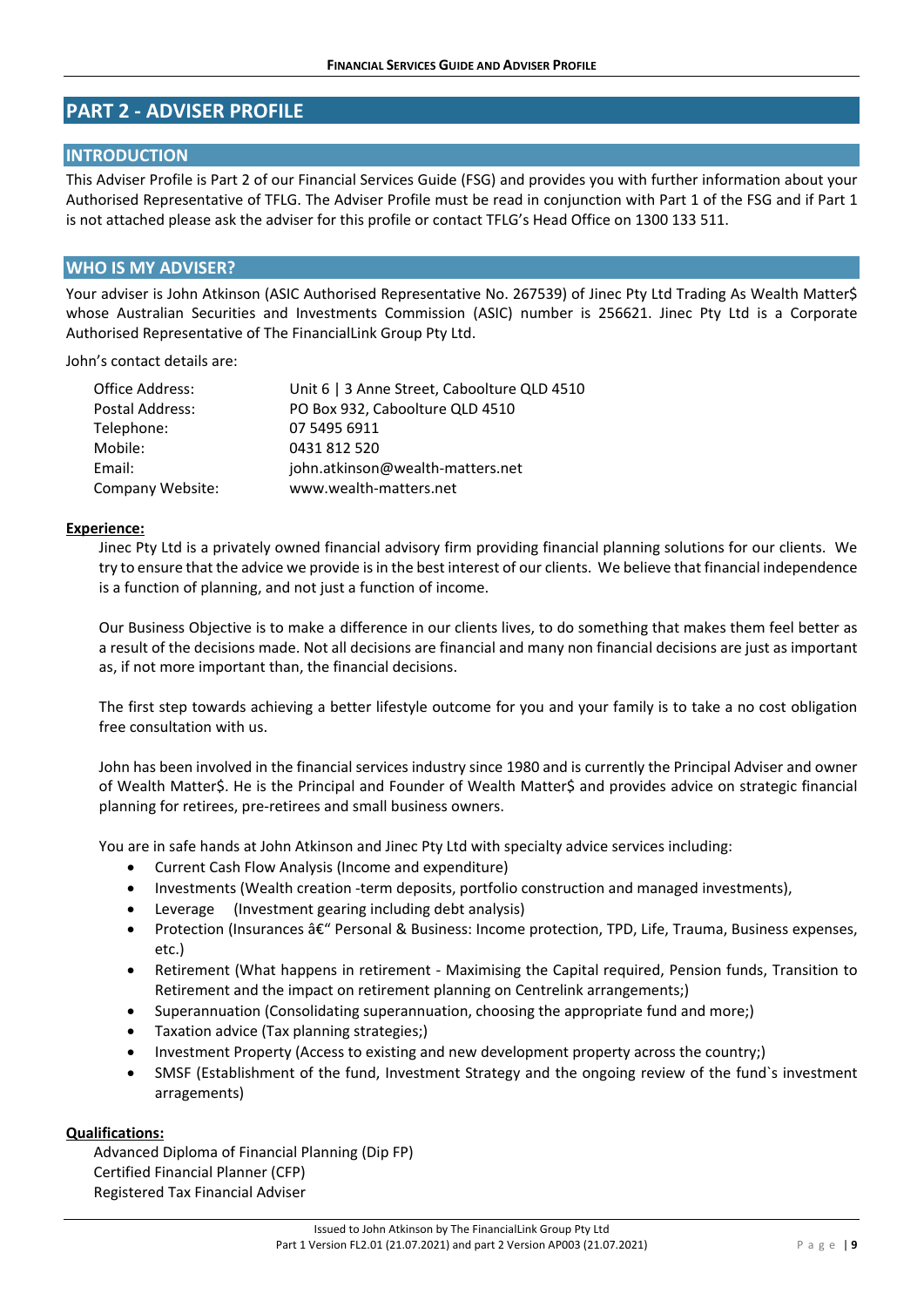# **WHAT KINDS OF FINANCIAL SERVICES ARE YOU AUTHORISED TO PROVIDE ME AND WHAT KINDS OF FINANCIAL PRODUCT/S DO THOSE SERVICES RELATE TO?**

John is authorised by The FinancialLink Group Pty Ltd to provide product advice on and to deal in the following strategies and classes of products:

# Strategies

Financial planning strategies including:

- Tax planning (in consultation with your tax adviser)
- Estate planning
- Business succession planning including life risk insurance
- Life Insurance and risk management
- Pre and post retirement planning
- Retirement income
- Social security advice
- Investments
- Self managed superannuation funds
- Wealth accumulation
- Wealth creation
- Standard Margin lending
- Superannuation and rollover advice
- Asset allocation and management advice
- Ongoing advice and review service

Product Classes

- Deposit and Payment Products ‐ Non‐basic Deposit Products
- Government Debentures, Stocks or Bonds
- Investment Life Insurance Products
- Life Risk Insurance Products
- Managed Investment Schemes, including IDPS
- Retirement Savings Account Products
- **Securities**
- Superannuation (Including SMSF)
- Standard Margin Lending

#### Restrictions

None

Only products approved by The FinancialLink Group Pty Ltd may be recommended by the adviser.

# **HOW ARE ANY REMUNERATIONS, FEES OR OTHER BENEFITS CALCULATED FOR PROVIDING THE FINANCIAL SERVICES?**

The cost of providing a financial product or service to you will depend on the nature and complexity of the advice, financial product and/or service provided. The payment options for the provision of financial services will be discussed with you by your adviser and are as follows:

- Fee for service
- Implementation fees
- Transaction fees
- Brokerage / Commission / Remuneration
- Ongoing service fees
- Or a combination of the above depending on what best suits the client.

Please note that the type of payment option can also depend on the type of product and/or advice implemented, and your adviser will discuss this with you.

The following is the Fee and Brokerage Schedule of John of Jinec Pty Ltd Trading As Wealth Matter\$:

# Explanation of Fees

All fees and commissions disclosed in this FSG which are attributed to the services provided to you by me are paid to The FinancialLink Group. The FinancialLink Group will pay up to 95 of those fees and commissions to Jinec Pty Ltd (trading as Wealth Matter\$) for distribution within the company. The fees and or commissions associated with the service Jinec Pty Ltd provides may include any combination of the fees listed and described below.

Note: Full details of all fees and commissions for financial services may be provided to you broadly in a Terms Of Engagement Agreement before you engage our services but will be specifically detailed in a written Statement of Advice (SoA), or Record of Advice (RoA) and Product Disclosure Statements at the time of receiving any recommendation.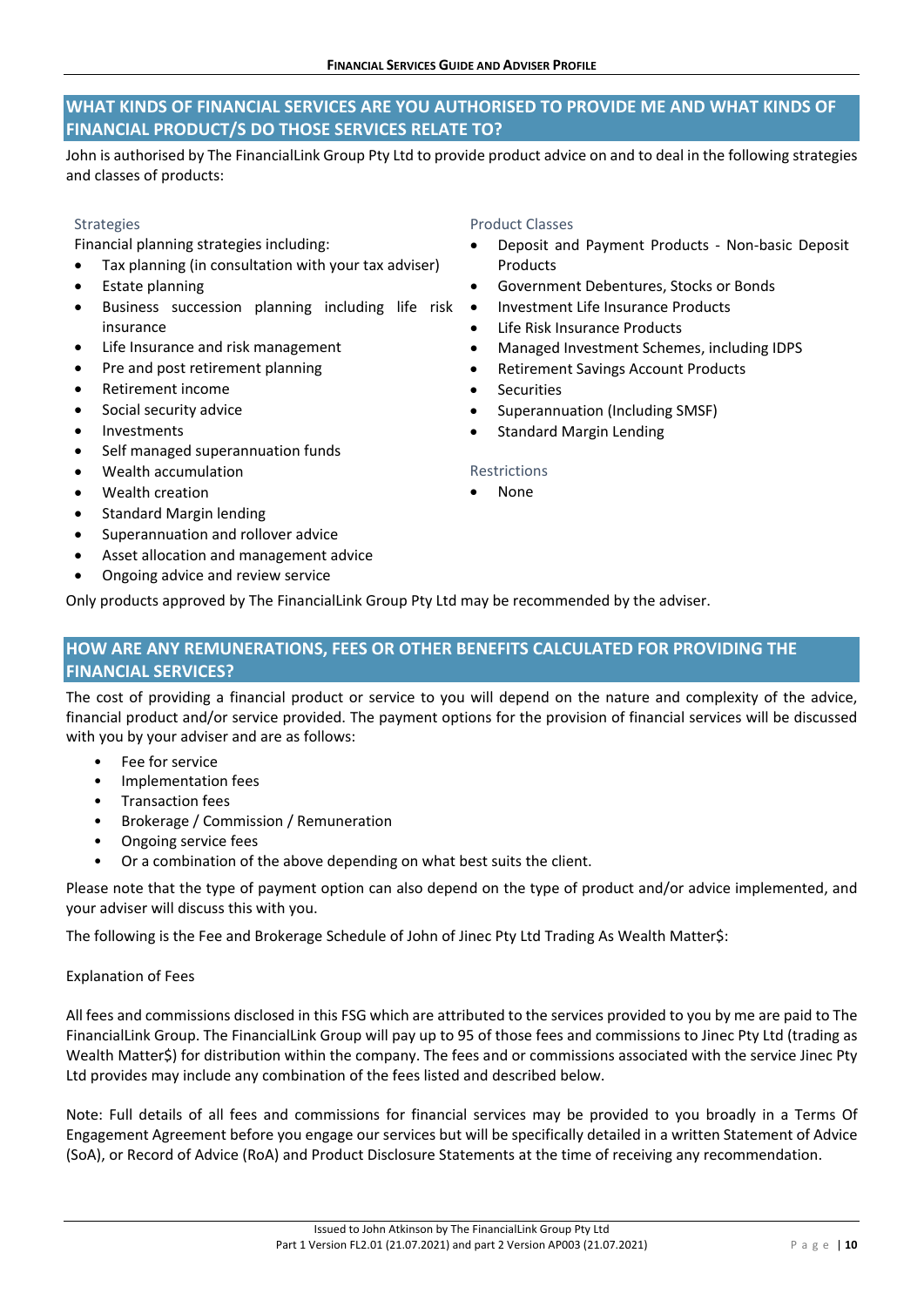John Atkinson receives a salary as an employee of Jinec Pty Ltd. John Atkinson also controls Jinec Pty Ltd and may also receive a share of the profits in Jinec Pty Ltd or other benefits provided by Jinec Pty Ltd (e.g. Motor Vehicle)

#### **Initial Consultation**

Our initial one to one consultation is free of charge as we get to know you, your circumstances, your goals and objectives and whether or not we can add value to your life.

#### Advice Preparation and Implementation

In the next stage of the process we identify areas of advice that should be considered and outline the costs to engage us for our professional services.

The costs associated with our advice process will be outlined in full.

We will not charge a fee for any work that we have carried out on your behalf unless we have clearly identified the cost of engaging our services.

All fees and commissions payable by you also will be explained to you at the time advice is given and fully detailed in a Statement of Advice, Record of Advice and Product Disclosure Statements (PDS).

Jinec Pty Ltd and/or John Atkinson will not proceed with implementing any advice until such time where we are content with your understanding of how we get remunerated. There is no obligation to proceed until full understanding of any fee charged has been reached.

#### **Fee for Service ‐ Upfront Fees.**

For having a personalised financial plan (SoA) prepared and provision for accompanying services provided, Jinec Pty Ltd and John Atkinson`s fees range from \$990 to \$11,000. The actual fee will depend on the complexity of your situation and the time it takes to prepare personal financial advice for you. This fee will be outlined before we proceed with our advice.

If you proceed with our advice, Jinec Pty Ltd and John Atkinson will implement the recommendations provided you are happy with our recommendations.

Ongoing Fees ‐ if you are elect to receive ongoing advice from us. Our ongoing service is part and parcel of becoming a client of Jinec Pty Ltd and John Atkinson.

Part of the service is to keep you accountable to your goals and guide you towards what matters most in your life.

First year of ongoing fees need to be negotiated by both parties on a win‐win basis.

#### **Insurance Commission**

#### **Initial Commission**

Where insurance products are recommended, the insurance provider may pay The FinancialLink Group an initial commission based on the value of your premium. This may be from 30% up to 125% of your first year premium. The commissions earned will be assessed on a case by case basis depending on the scope and complexity of the advice you will be receiving from Jinec Pty Ltd and John Atkinson.

#### **Ongoing Commission**

Where a life insurance policy is renewed, the ongoing commission may range from 0% up to 30% of the value of the renewal premium amount.

#### Project Management of personal insurance claims

Where a life event occurs for which a person may be insured, Jinec Pty Ltd has systems and processes in place to arrange and coordinate the necessary extensive paperwork and required documentation to act as a facilitator to achieve the best outcome for the client. Our claim project management service fee is up to \$5,940 (incl. GST) and will depend on individual circumstances.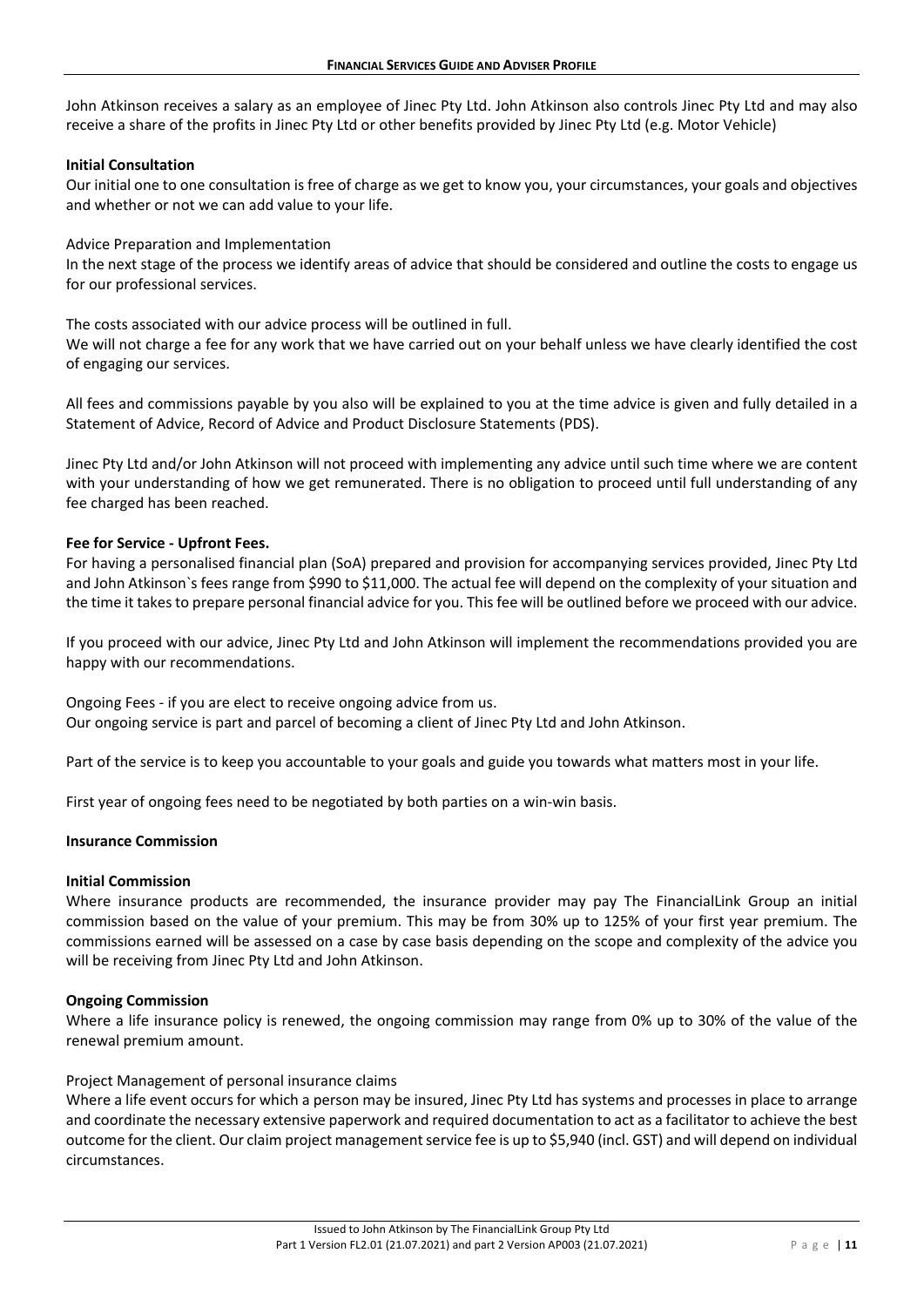#### **Net Assets or Funds under management**

As part of our ongoing service and to ensure that we are aligned in our goals, we may charge a 0.2% ‐ 1% Net Asset/Funds Under Management (FUM) fee on a year to year basis for our services in addition to our upfront fees. This fee can be waived during negative years upon adviser & client discretion.

Hourly Fees ‐ if the preference is to pay fees on an hourly basis.

This rate is also applicable to consumer directed tasks.

INITIAL FEES The initial fee charges are rendered as a fee for service prior to any financial services products being implemented.

Initial Consultation: All Options

Fee for each half hour or part thereof. (This fee may be waived) \$165

Written Report (This fee may be waived) \$990

Note: For all Options ‐ If the written report takes more than 3 hours to compile and/or other Special Reports are required, the fee will be increased at the hourly rate of \$330, including GST. Should the fee be likely to exceed the amount shown above, you will be advised of the likely increase prior to any extra work being undertaken.

Benefits, Incentives, Interests or Associations.

Neither Jinec Pty Ltd nor John Atkinson hold any shareholding in any company that could be capable or might reasonably be seen to be capable of influencing us in the provision of advice.

Currently, Jinec Pty Ltd and John Atkinson do not receive any soft dollar benefits from and have no material interest in or associations with any issuers of financial products that may be capable or might be reasonably be expected to be capable of influencing my advice

All fees, remuneration, commission and brokerage payments received for the financial services provided are paid to The FinancialLink Group Pty Ltd. The FinancialLink Group Pty Ltd retains a percentage of these payments and forwards the balance to Jinec Pty Ltd. Jinec Pty Ltd then pays John a combination of salary and other benefits for the provision of financial services.